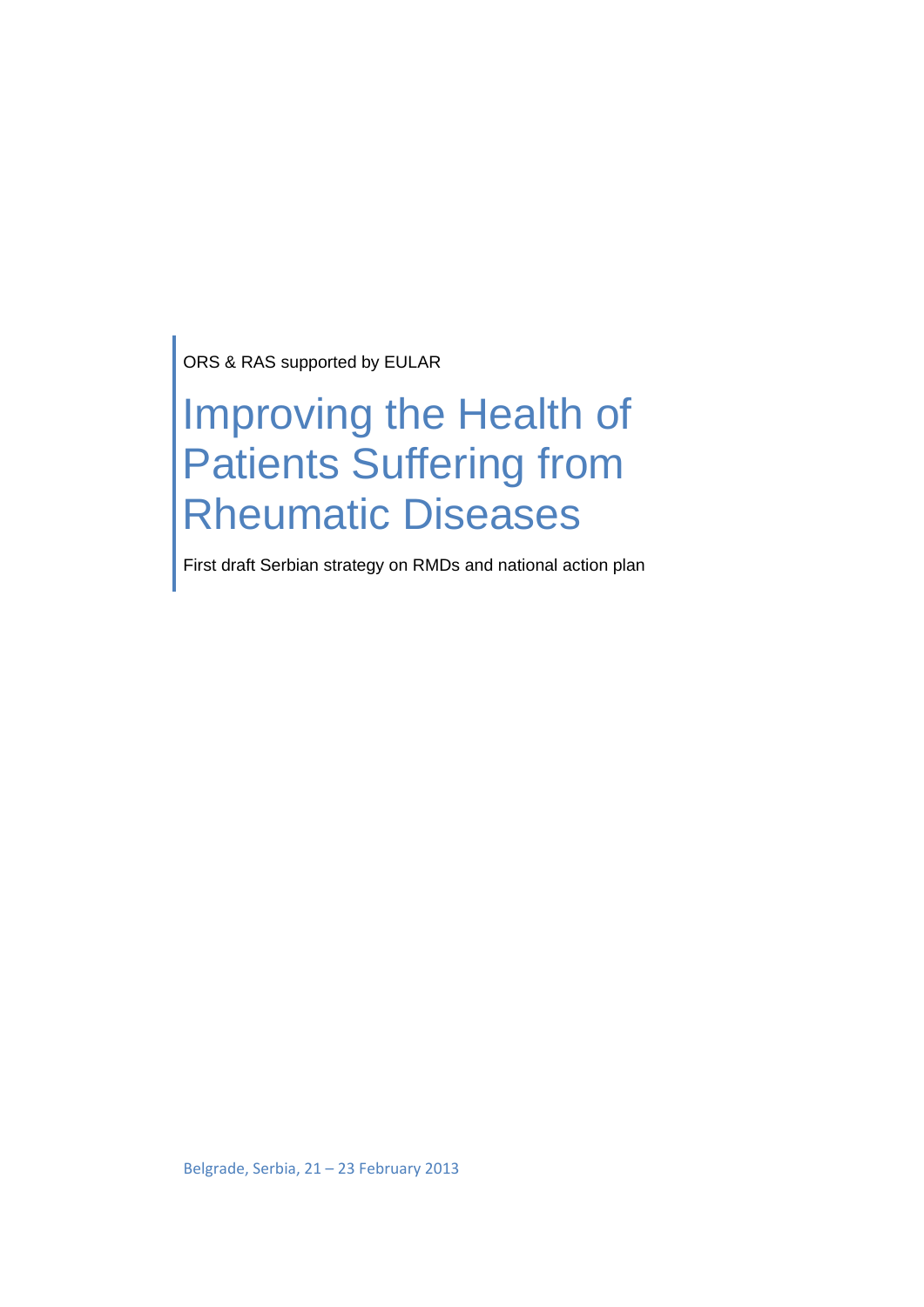





**DRAFT Conclusion document** 

#### **Table of Contents**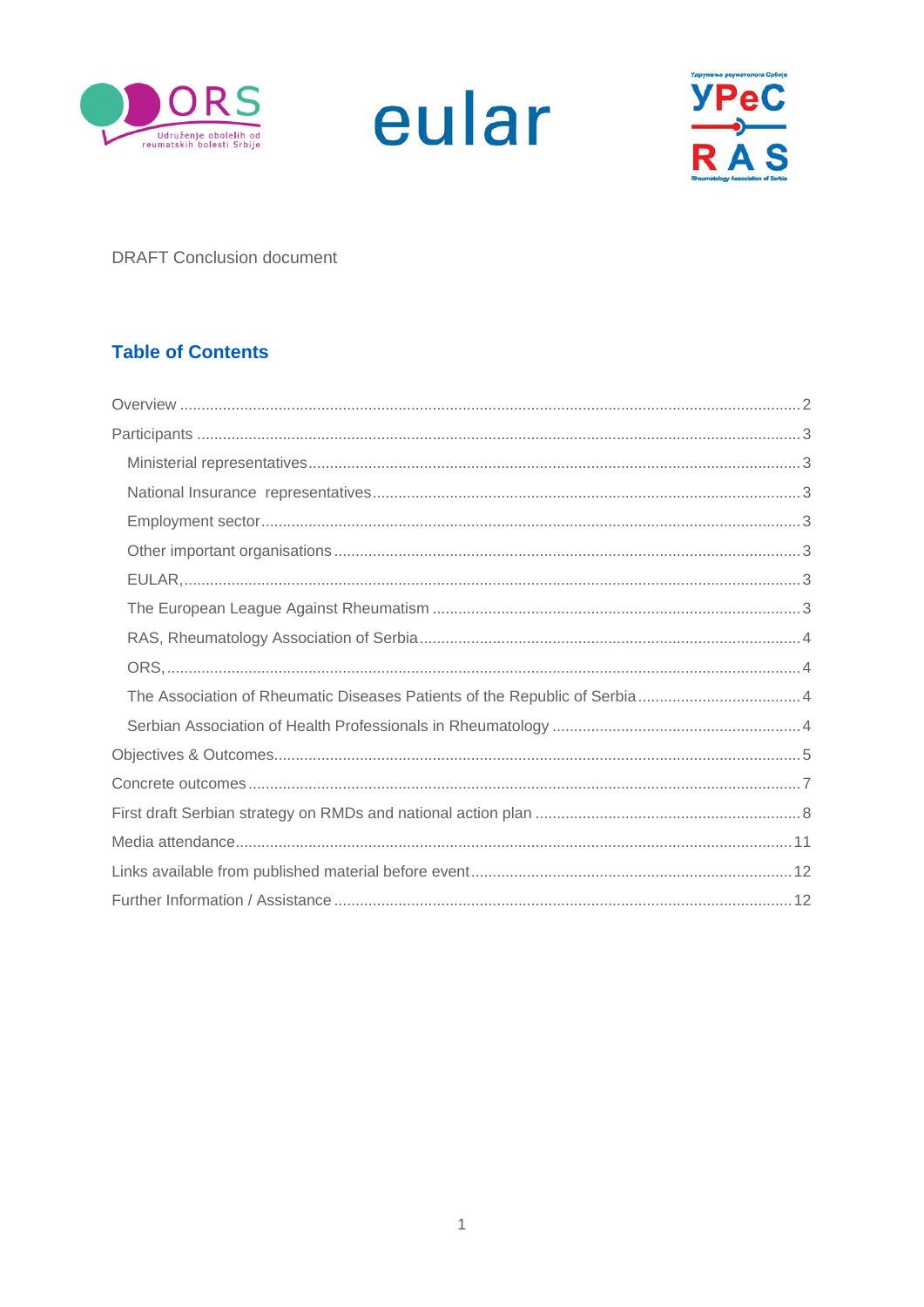





#### <span id="page-2-0"></span>**Overview**

The events included several components.

| Thursday 21<br>February<br>Preparation &<br>internal event               | Presentations by national organisations about structure, activities,<br>funding and challenges and situation of health system in Serbia<br>Scientific Lecture on "New Possibilities in the Use of<br>$\bullet$<br>CORTICOSTEROIDS" by Prof. M. Cutolo.<br>On the first day the organisations introduced themselves to each other by<br>sharing presentations on structure, activities, funding, challenges by ORS and<br>RAS and the Serbian Association of Health Professionals in Rheumatology<br>(SAHPR) following a visit and guided tour of the Institute of Rheumatology. A<br>lecture by Prof Cutolo on "New Possibilities in the Use of<br>CORTICOSTEROIDS" concluded the first day.                  |
|--------------------------------------------------------------------------|---------------------------------------------------------------------------------------------------------------------------------------------------------------------------------------------------------------------------------------------------------------------------------------------------------------------------------------------------------------------------------------------------------------------------------------------------------------------------------------------------------------------------------------------------------------------------------------------------------------------------------------------------------------------------------------------------------------|
| Friday 22<br>February<br>Public<br>awareness<br>and alliance<br>building | Press conference<br>Panel discussions with senior Serbian Government Officials, public<br>figures<br>Signing of the Brussels Declaration<br>Workshop to draft national strategy and action plan on RMD's in Serbia<br>The morning of the second day was designated to external audiences by<br>organising multi stakeholder panel discussion and press conference, followed<br>by the informal signing of the Brussels Declaration.<br>The afternoon was designated to review the outcomes and achievements of the<br>morning and stakeholders of the national associations and societies in<br>rheumatology developed a first draft of a Serbian strategy and national action<br>plan to fight against RMDs. |
| Location                                                                 | <b>Hotel IN</b><br>Bulevar Arsenija Čarnojevića 56, New Belgrade<br>http://www.inhotel-belgrade.rs/                                                                                                                                                                                                                                                                                                                                                                                                                                                                                                                                                                                                           |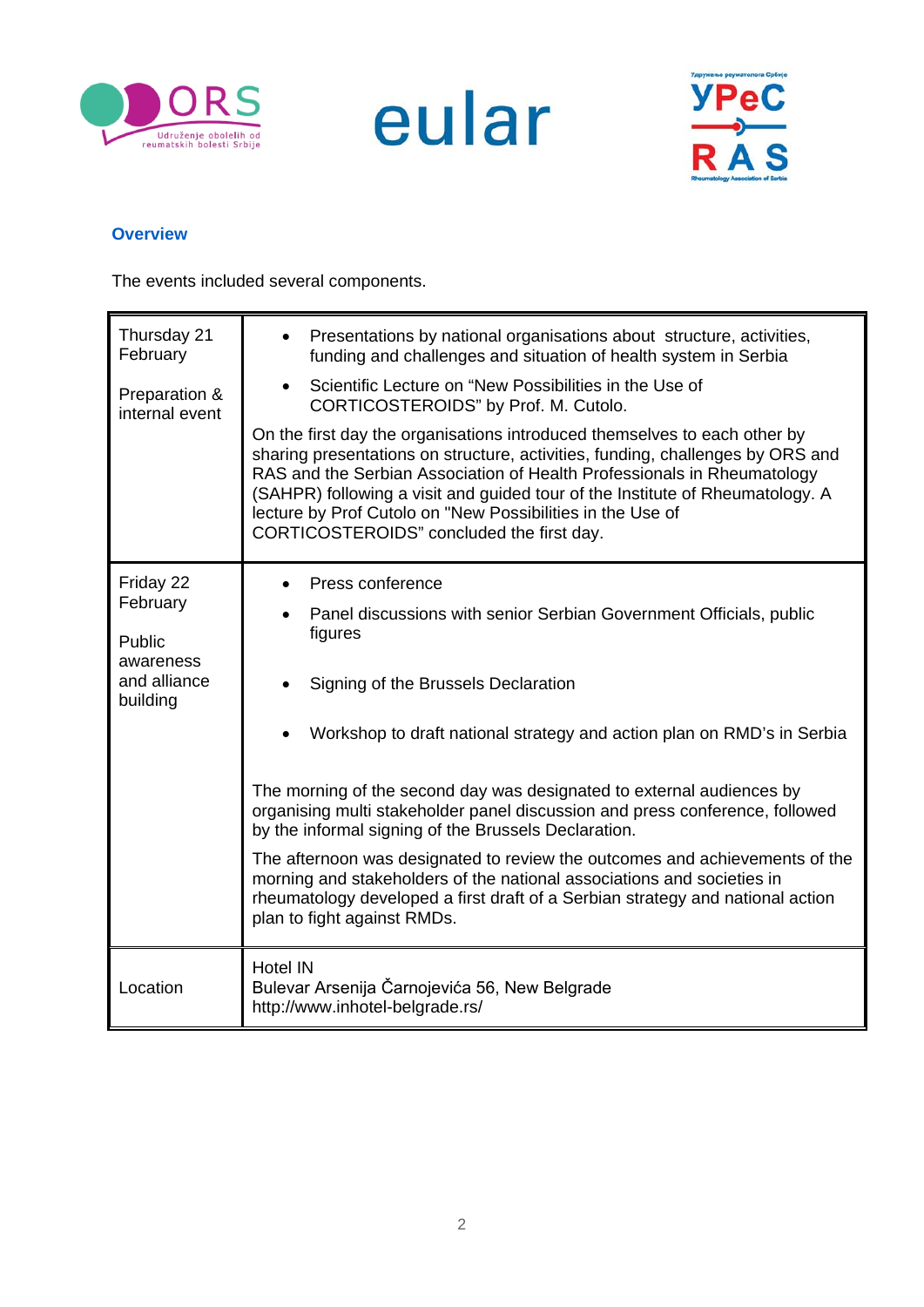





#### <span id="page-3-0"></span>**Participants**

The attendance was widespread across many sectors of society and governmental and public institutions.

<span id="page-3-6"></span><span id="page-3-5"></span><span id="page-3-4"></span><span id="page-3-3"></span><span id="page-3-2"></span><span id="page-3-1"></span>

| <b>Ministerial</b>                           | Dr Perisa Simonovic, Secretary, Ministry of Health                                                                                                                                           |
|----------------------------------------------|----------------------------------------------------------------------------------------------------------------------------------------------------------------------------------------------|
| representatives                              | Milica Djuric, Department for Protection of People with Disabilities<br>$\bullet$<br>Ministry of Labour, Employment and Social policy                                                        |
|                                              | Ljubisa Antonijevic, MA., Assistant Minister for preschool and primary<br>$\bullet$<br>education and adult education, Ministry of Education, Science and<br><b>Technological Development</b> |
|                                              | Bogoljub Lazarevic, Ministry of Education, Science and Technological<br>$\bullet$<br>Development                                                                                             |
| <b>National Insurance</b><br>representatives | Marija Kalaba, National Health Insurance Fund                                                                                                                                                |
| <b>Employment sector</b>                     | Dejana Kuzmic, Director, Serbian Association of Employers                                                                                                                                    |
|                                              | Zeljka Burgund, Director of the Association Family Circle<br>$\bullet$                                                                                                                       |
| <b>Other important</b><br>organisations      | Ivanka Jovanovic, Excutive Director, National Organization of<br>$\bullet$<br>Persons with Disabilities of Serbia                                                                            |
|                                              | Volga Ilic, President, Association of Parents of Children Suffering from<br>$\bullet$<br>Rheumatism                                                                                          |
|                                              | Sonja Ilic, Association of Parents of Children Suffering from<br>$\bullet$<br>Rheumatism                                                                                                     |
| EULAR,<br><b>The European</b>                | Neil Betteridge, Vice President EULAR, representing People with<br>Arthritis / Rheumatism in Europe (PARE)                                                                                   |
| <b>League Against</b><br><b>Rheumatism</b>   | Maria Batziou, Chair EULAR Standing Committee of People with<br>$\bullet$<br>Arthritis / Rheumatism in Europe (PARE)                                                                         |
|                                              | Prof Dr Maurizio Cutolo, President Elect, EULAR                                                                                                                                              |
|                                              | Prof Dr Nemanja Damjanov, General Secretary, EULAR<br>$\bullet$                                                                                                                              |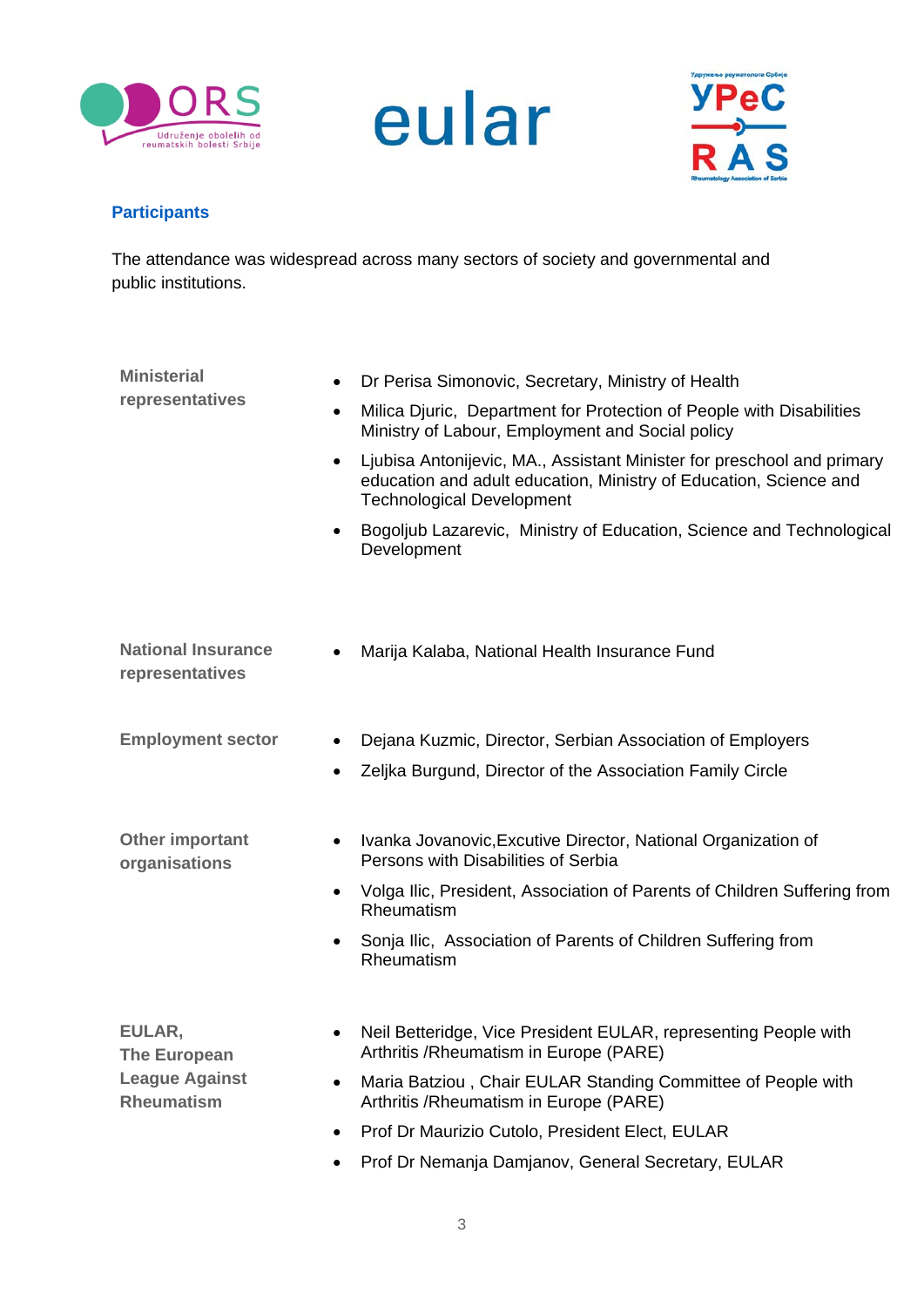





• Florian Klett, EULAR Secretariat

<span id="page-4-0"></span>**RAS, Rheumatology Association of Serbia**

- Prof Dr Nemanja Damjanov, RAS President, Director of the Institute of Rheumatology Belgrade and Professor of Internal Medicine, Rheumatology, Belgrade University School of Medicine
- Prof Dr Dusan Stefanovic, rheumatologist, Head Rheumatology Clinic, Military Medical Academy
- Prof Dr Jelena Vojinovic, Dept Pediatric Rheumatology, University Clinical Center, Faculty of Medicine Nis and ORS Board Member
- Dr Milijanka Lazarevic, Director of the Specialized Hospital for Rheumatic Diseases Novi Sad

<span id="page-4-2"></span><span id="page-4-1"></span>**ORS, The Association of Rheumatic Diseases Patients of the Republic of Serbia**

- Prim Dr Mirjana Lapcevic, ORS President
- Marija Kosanovic, ORS Vice-President
- Zivan Pavlovic, ORS Board Member
- Olga Vasic, Novi Sad Branch President
- Prof Dr Branislava Belic, Novi Sad Branch Member
- Tamara Mladenovic, Nis Branch President
- Marija Bucic, Military Medical Academy Branch President
- Prim Dr Danica Besevic, Uzice Branch President
- Tanja Djurdjevic, Kragujevac Branch President

<span id="page-4-3"></span>**Serbian Association of Health Professionals in Rheumatology**

- Svetlana Zekovic, SAHPR President
- Jelica MIsic, SAHPR member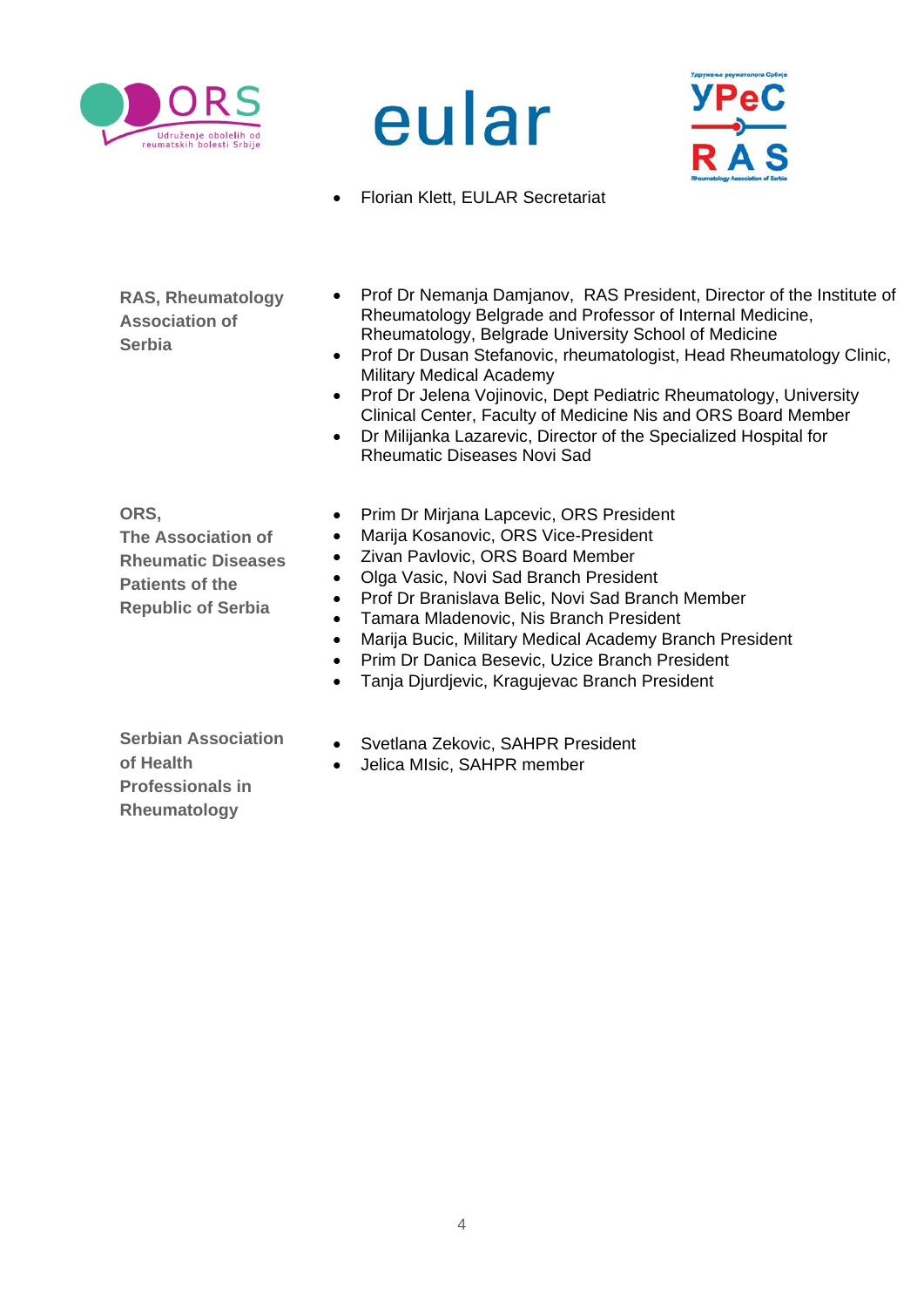

### eular



#### <span id="page-5-0"></span>**Objectives & Outcomes**

The event pursued the following objectives:

General objective

• Improving the health and quality of life of patients suffering from rheumatic diseases in Serbia through promotion of Brussels declaration

Specific objective

- To promote the "Early Diagnosis and Treatment of Chronic Arthritis" project in order to encourage broader support for it by the Serbian Government officials and national institutions.
	- o More governmental support for existing project of early diagnosis of chronic arthritis including GPs' education programme.
	- o Early referral to specialists through educated GPs.
	- o Support for the development of early arthritis units within the referent rheumatology centres in Serbia.
	- o Support for the future improvement of standards of education in rheumatology, standardised diagnostic process and standardized treatment/care plans for chronic arthritis, systemic diseases and osteoarthritis according to the European Standards of Treatment/care.
	- o Need for more rheumatologists settled in smaller cities and in rural areas.
- To encourage discussion with the relevant governing bodies in Serbia and provide further support for higher quality treatments i.e. increase in biologics availability, rehabilitation treatments that help maintain working capacity, better availability of rheumatologists and rheumatology services throughout Serbia, etc.
- To promote improvements in disability legislation and its better implementation since it existentially affects the lives of people with rheumatic diseases.
- General awareness by public and public authorities about issues of people with RMDs and development of public awareness programmes for prevention, early diagnosis, difficulties that people with RMDs encounter in society every day, challenges in gaining employment
- Motivating people with RMDs to get back to work / stay at work
- Educating people about their rights.
- To provide opportunities for education of young people with RMDs
	- o Programs to raise awareness about RMDs among students and teachers in schools
	- o Support for professional orientation considering the present and future limitations in working ability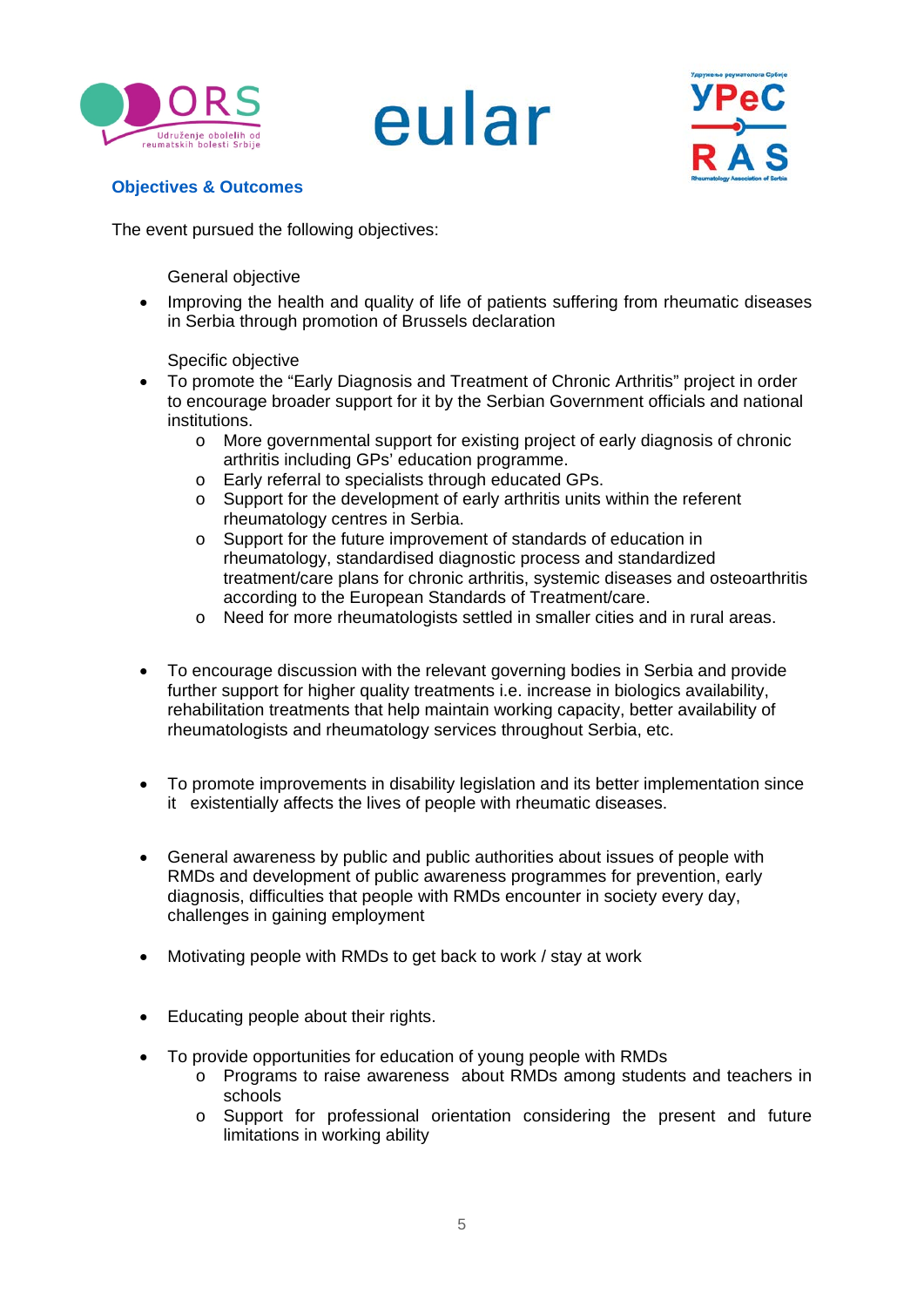





- To provide support for improvement in employment environment for people with RMDs
	- o To recognise RMDs as the conditions that can cause visible and invisible disabilities and ensure all rights that are arising from these conditions
	- o Encourage the employers to employ people with RMDs
	- o Enable employment of people with disabilities in public sector instead of only in private sector
- To provide support for improvement of the rehabilitation treatment and social care through:
	- o Different pressures on local government institutions that sufferers from RMDs, regardless of age, be provide with easier access to home care and treatment
	- o To lobby for the change in Republic Health Insurance Fund regulations to allow that all RMD cases be granted treatment in specialised centres once per annum (with the costs paid by the Fund).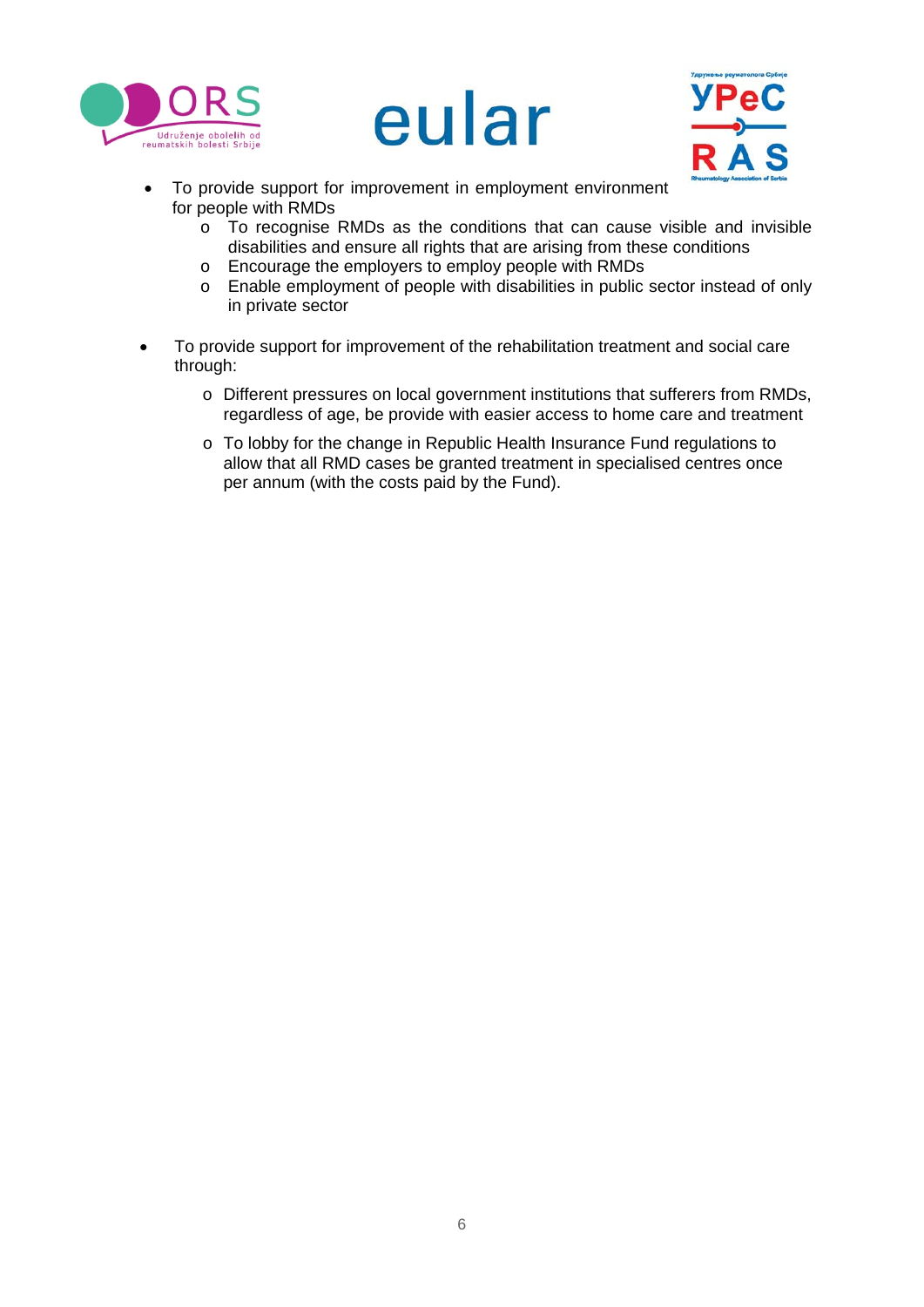





#### <span id="page-7-0"></span>**Concrete outcomes**

The panel discussions and press conference which was attended by several TV stations (please see page 8, media attendance) have been very successful and led to a series of positive statements by the Ministry of Health representative, the Ministry of Labour, Employment and Social policy and Ministry of Education, Science and Technological Development and the Union of Employers.

Concretely the Secretary General of the Ministry of Health confirmed support for all objectives of the event:

- 1) Establishment of Early Arthritis Clinics
- 2) Training for primary care doctors
- 3) Establishing a new Commission for Rheumatology to promote a new National Strategy for RMDs
- 4) Pledge to increase investment in biologics and infrastructure eg hospital facilities

This support plus positive statements issued by the Ministry of Labour, Employment and Social Policy and Ministry of Education, Science and Technological Development plus support signalled by the Union of Employers mean that the Serbian organisations could now start to work on the development of a national strategy on RMDs.

#### **"Proud to be able to sign" the Brussels declaration**

• Signing of the Brussels declaration by Dr Perisa Simonovic, Secretary, Ministry Ministry of Health was commented by him with the statement that this document and resulting strategy would not only mean signing this important document but would

*"lead the way to important developments in the health sector of Serbia and that he would be very proud to be able to sign the Brussels Declaration"* (*Dr Perisa Simonovic, Secretary, Ministry of Health).*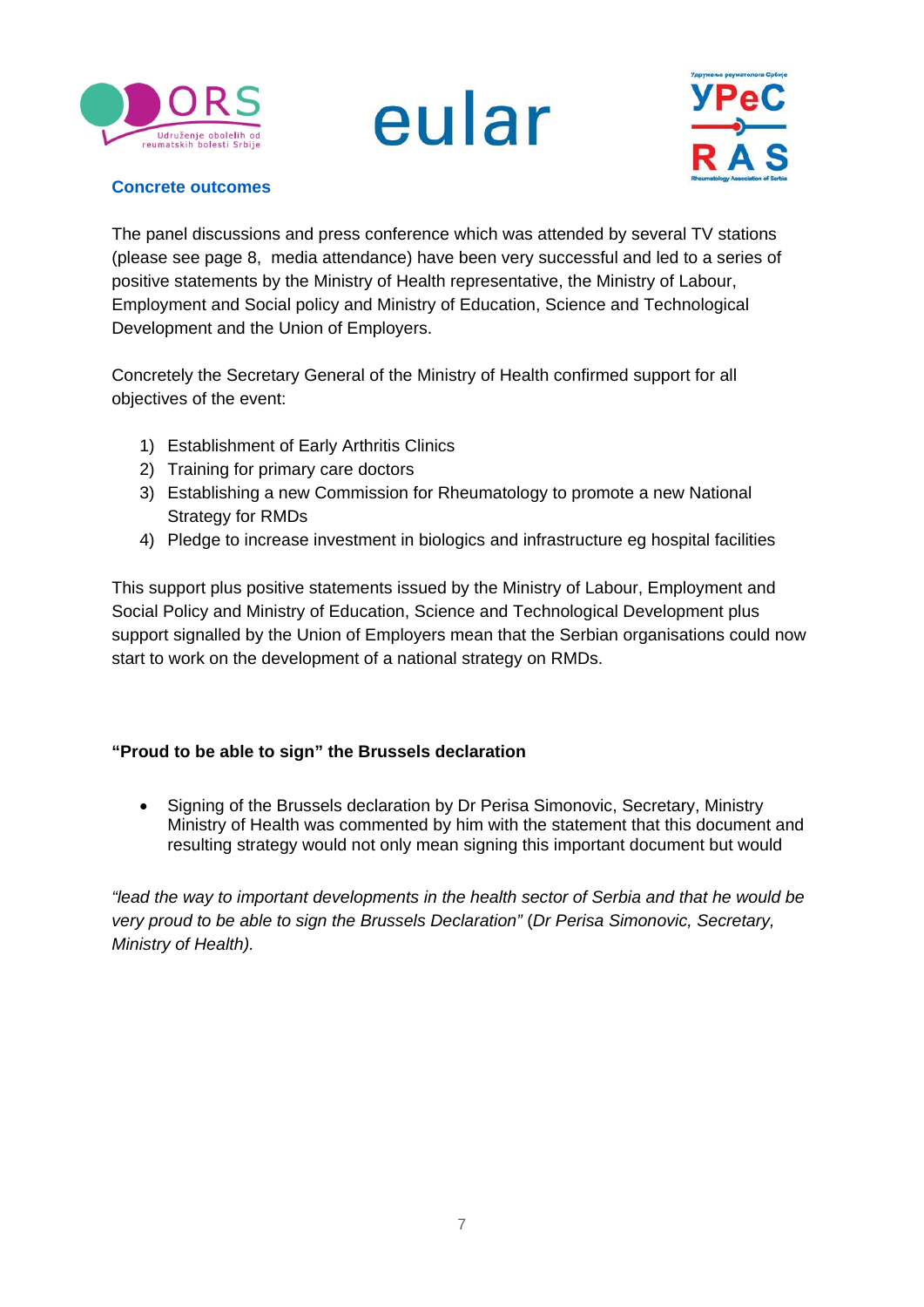





#### <span id="page-8-0"></span>**First draft Serbian strategy on RMDs and national action plan**

In a workshop, the Serbian organisations ORS, RAS and SAHPR then drafted the following overview as a first written draft on the Serbian strategy and national action plan on RMDs.

| <b>Strategic Area?</b><br><b>Working Package</b>  | <b>Actions /Deliverables</b>                                                                                                                                                                                                                                                                                                                                                                                                                                                                                                                                                                                                                                                                                                                                                                                                                                                                                                                     |
|---------------------------------------------------|--------------------------------------------------------------------------------------------------------------------------------------------------------------------------------------------------------------------------------------------------------------------------------------------------------------------------------------------------------------------------------------------------------------------------------------------------------------------------------------------------------------------------------------------------------------------------------------------------------------------------------------------------------------------------------------------------------------------------------------------------------------------------------------------------------------------------------------------------------------------------------------------------------------------------------------------------|
| 1. Establish "Early<br><b>Arthritis</b> " Clinics | <b>Establishment of Early Arthritis Clinics</b><br>Addition of diagnostic devices and health professionals<br>$\bullet$<br>Clinics need to follow same standards nation wide<br>$\bullet$<br>At least one surgery, one doctor, one nurse, more if<br>٠<br>needed<br>Naming of "Surgery for early arthritis clinics" for better<br>recognition<br>Reference office for these clinics<br>$\bullet$<br>Laboratory with: CVP CCC, Ultrasound, (MRI optional)<br>Working methods need to be aligned across the country -<br>unified methodology is essential<br>Determination of specific indicators<br>O<br>Questionnaire to be filled in by patients, standardized for<br>different diseases<br>Creating a computer system to enable patients directly<br>giving input on medication intake and HAC score<br>Implementing this in all regions, avoiding duplication of<br>data,<br>All healthcare professionals and patients get access to<br>input |
| 2. Education                                      | EDUCATION: Different audiences, areas<br>Raising public awareness<br>o Education of citizens, children society to achieve<br>primary prevention on diet, nutrition.<br><b>Education of patients</b><br><b>Education of GPs</b><br>Early recognition of system to come to educated<br>O<br>doctors, then referral to early diagnostic center to<br>rheumatologists without delay<br>Education by primary healthcare doctors, educated                                                                                                                                                                                                                                                                                                                                                                                                                                                                                                             |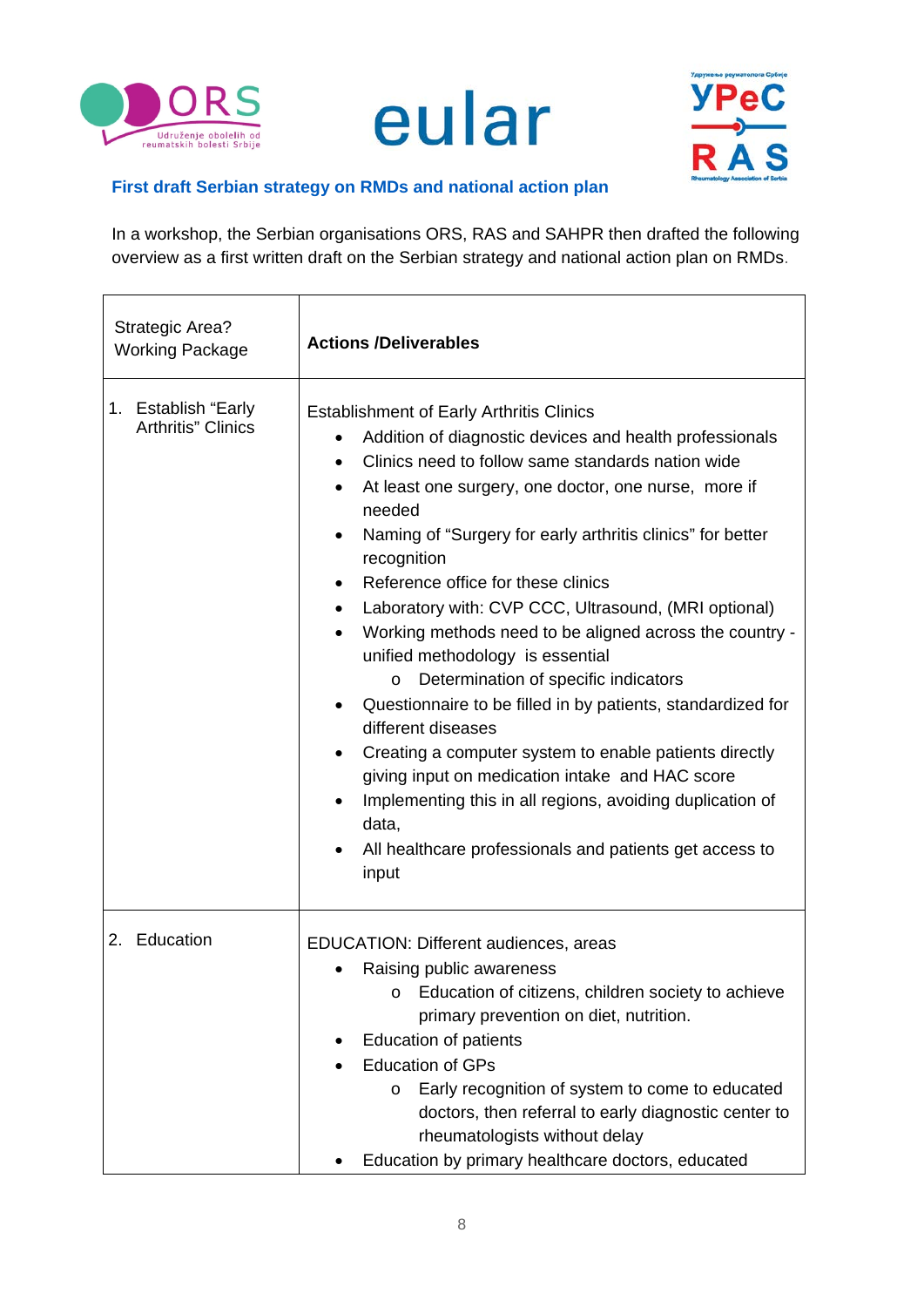

# eular



|    |                                                                                    | citizens, rheumatologists to non-educated members of<br>society<br>Educated GP's, patients, rheumatologists and<br>$\circ$<br>citizens then are asked to raise awareness and to<br>educate others at upcoming events.<br>Secondary prevention:<br>Education of Rheumatologists by patients<br>Start events for patients to educate, at Serbian<br>O<br>congress of rheumatologists (ORS to participate<br>in congress and at other opportunities raising<br>awareness and educating medical audiences)<br>Establishing a system of information of newly diagnosed<br>patients by ORS; or rheumatologists about ORS.<br>Encouraging more audiences on becoming members of<br>ORS.<br>Developing a joint congress                                                   |
|----|------------------------------------------------------------------------------------|-------------------------------------------------------------------------------------------------------------------------------------------------------------------------------------------------------------------------------------------------------------------------------------------------------------------------------------------------------------------------------------------------------------------------------------------------------------------------------------------------------------------------------------------------------------------------------------------------------------------------------------------------------------------------------------------------------------------------------------------------------------------|
| 3. | Constant<br>communication and<br>requests relevant to<br>the ministries<br>/public | Constant communication and requests relevant to the<br>ministries/public authorities and national health insurance fund<br>Establishing a an expert <b>Commission</b> for Rheumatology<br>to promote a new National Strategy for RMDs<br>to monitor, evaluate implementation of strategic plan and<br>$\bullet$<br>send recommendations to government<br>Creating structures, procedures and protocols e.g. on<br>$\bullet$<br>how arthritis clinics should be constituted<br>Expert Commission needs to develop a sincere protocol<br>to base decisions on.<br>Inclusion of patients and patient associations in<br>ministerial and governmental bodies and public<br>authorities to ensure patient associations influence on<br>development of all of the above |
| 4. | Invest in treatment<br>& infrastructure                                            | Pledge to increase investment in biologics and<br>infrastructure e.g. hospital facilities<br>Increase nr of patients treated with biologics,<br>٠<br>Equal access to drugs for all patients<br>Commission would upgrade existing proposal of<br>guidelines on treatment of biological therapy and officially<br>accepted by state authorities.                                                                                                                                                                                                                                                                                                                                                                                                                    |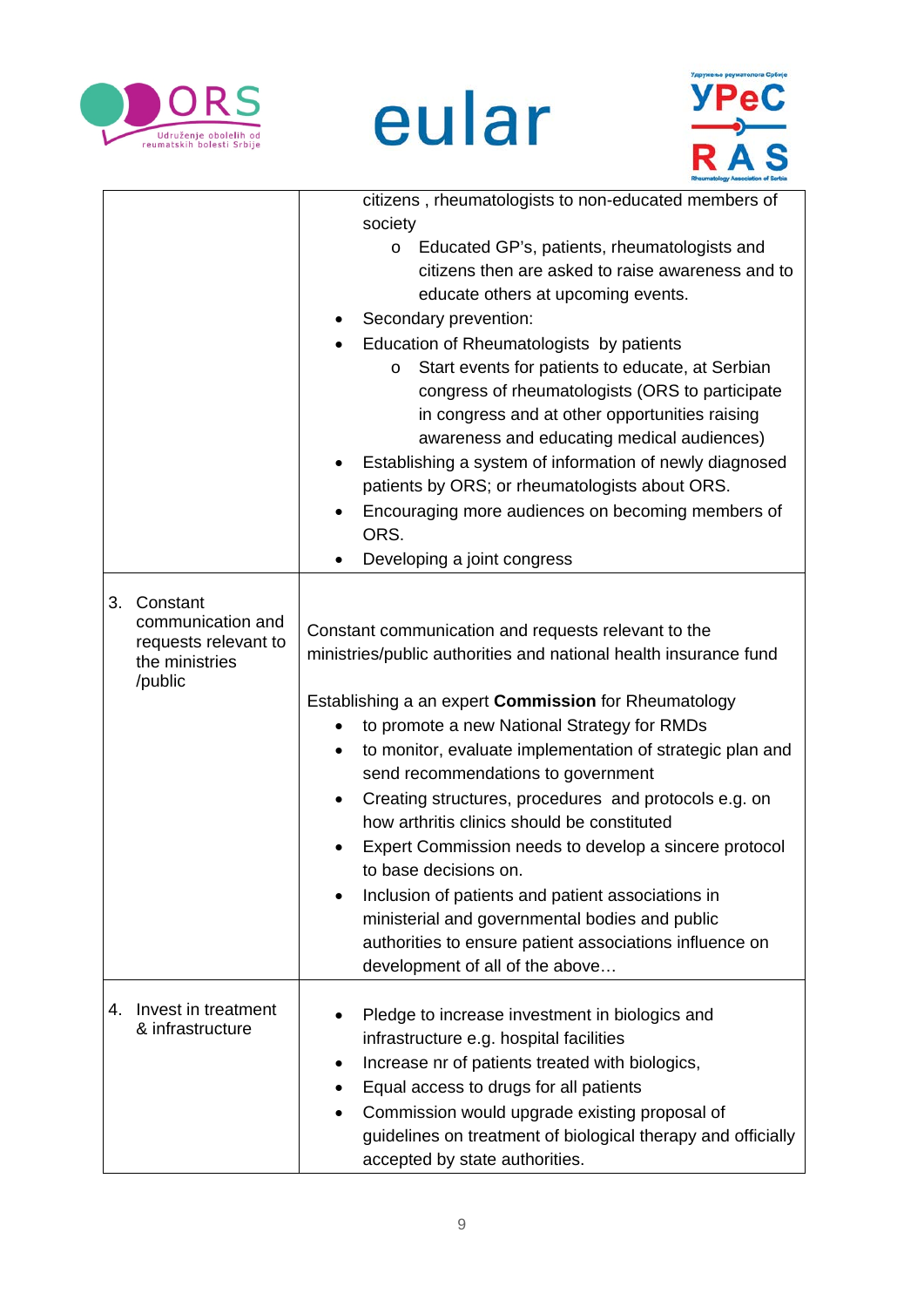

# eular



| Inclusion of patients<br>5.<br>and patient<br>associations                                                   | Inclusion of patients and patient associations in ministerial and<br>governmental bodies and public authorities to ensure patient<br>associations influence on development of all of the above                                                                                                                                                                                                                                                               |
|--------------------------------------------------------------------------------------------------------------|--------------------------------------------------------------------------------------------------------------------------------------------------------------------------------------------------------------------------------------------------------------------------------------------------------------------------------------------------------------------------------------------------------------------------------------------------------------|
| Work and social<br>6.<br>protection                                                                          | Work and social protection<br>Guidelines relevant to employment of disabled persons<br>need to recognize RMDs as diseases potentially leading<br>to disability<br>Recognition of invisible disabilities to receive same<br>treatment as e.g. MS                                                                                                                                                                                                              |
| 7.<br><b>Activities towards</b><br>ministry of<br>education and<br>science<br>Actions for youth<br>with RMDs | Activities towards ministry of education and science<br>(For young people with RMDs)<br>Establish legal acts that will allow children and young<br>people to have easier access to professional education<br>adequate to their abilities<br>Education of teachers and students about RMDs and<br>$\bullet$<br>limitations of people with RMDs so they can be better<br>recognized and adaptations can be implemented.<br>Expand existing legislation to RMDs |
| Collaboration with<br>8.<br>union of employers                                                               | Instant collaboration with union of employers<br>Encourage employment of people with RMDs especially younger<br>women                                                                                                                                                                                                                                                                                                                                        |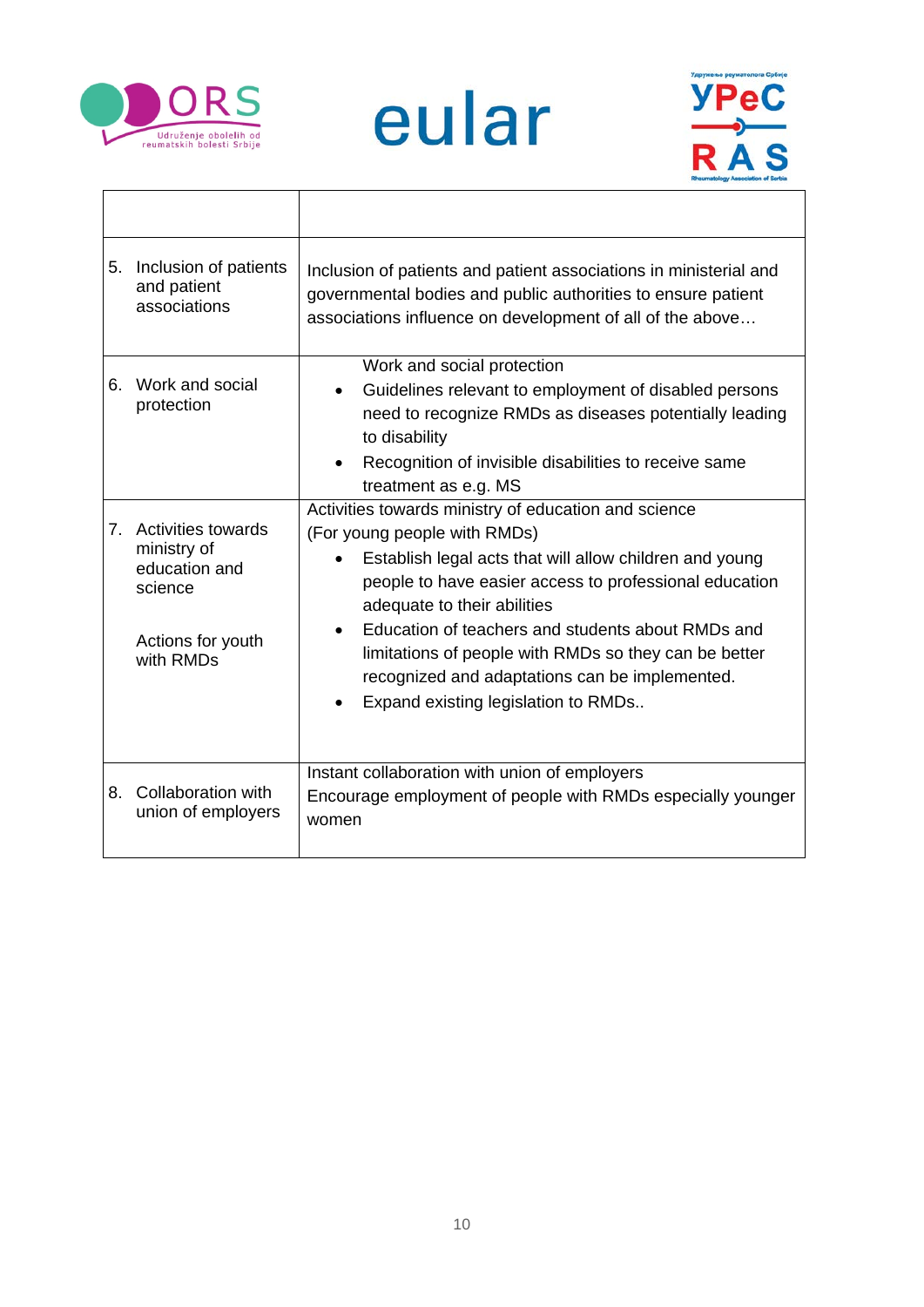





#### <span id="page-11-0"></span>**Media attendance**

Media representatives:

During the event there were presented following media:

- Radio Television of Serbia (Public Service of Serbia)
- Radio Belgrade
- Blic (newspapers)
- Kurir (newspapers)
- Informer (newspapers)
- Economic review (newspapers)
- InfoBiro
- Tanjug (agency)
- Beta (agency)

The information about the event were published in 6 printed media, 10 electronic media and 5 portals.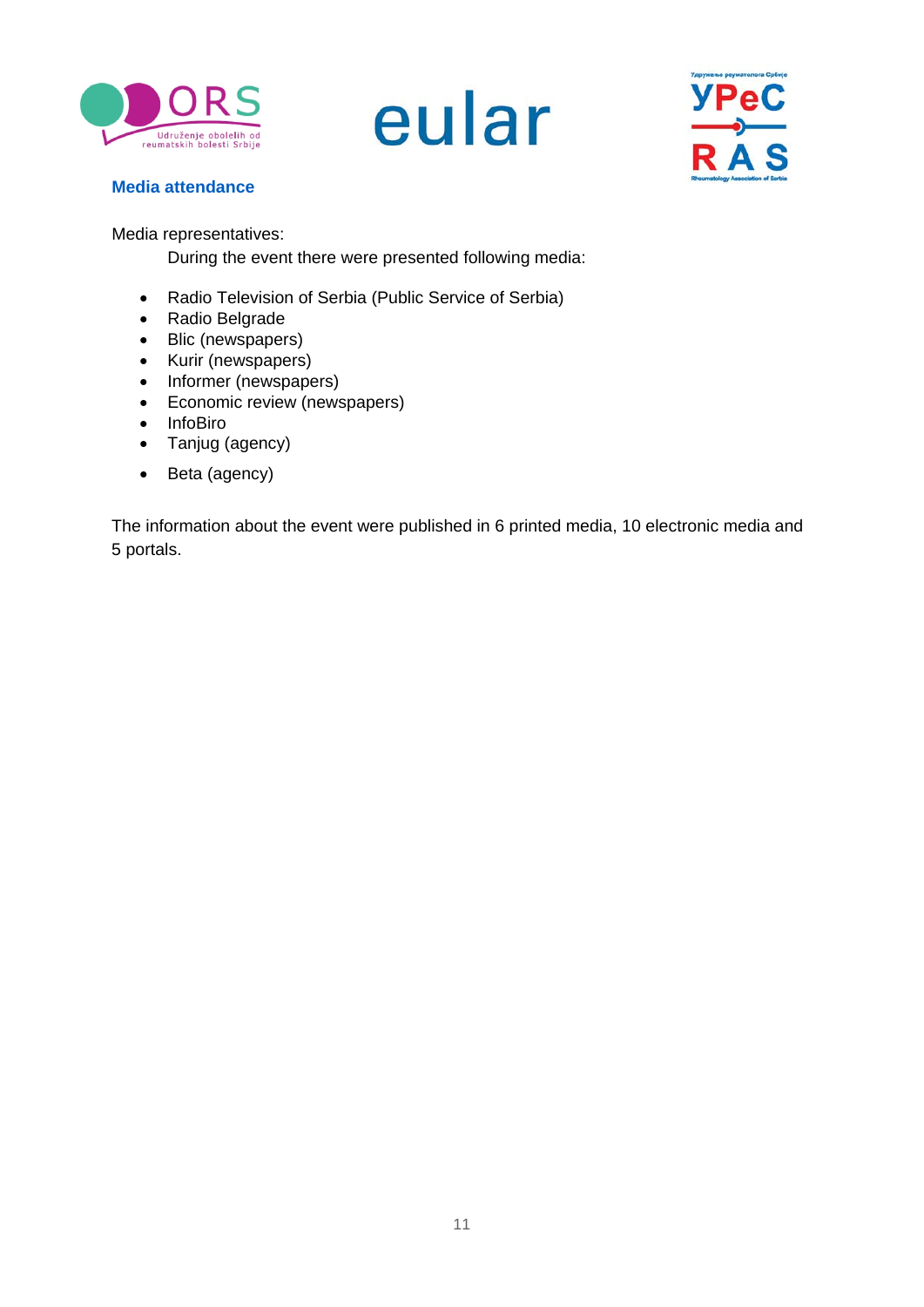





#### <span id="page-12-0"></span>**Links available from published material before event**

www.ors.rs www.ures.org.rs www.reumatologija.org.rs www.eular.org

#### <span id="page-12-1"></span>**Further Information / Assistance**

Florian Klett **Birte Glüsind** Project Coordinator **Project Manager** Seestrasse 240 CH-8802 Kilchberg Switzerland T +41 44 716 30 35 T +49 22 89 62 12 83 F +41 44 716 30 39 F +49 22 89 62 12 84 [florian.klett@eular.org](mailto:florian.klett@eular.org) [birte.gluesing@eular.org](mailto:birte.gluesing@eular.org)

EULAR Executive Secretariat EULAR Executive Secretariat

ORS, The Association of Rheumatic Diseases Patients of the Republic of Serbia Dr Mirjana Lapcevic, President [m.lapcevic@ors.rs](mailto:m.lapcevic@ors.rs) Institute of Rheumatology Resavska 69 11000 Belgrade Serbia T +381 (0) 113 612 376 F +381 (0) 113 612 376

ORS, The Association of Rheumatic Diseases Patients of the Republic of Serbia Ms Marija Kosanovic, Vicepresident and EULAR Liaison [m.kosanovic@ors.rs](mailto:m.kosanovic@ors.rs) c/o Institute of Rheumatology Resavska 69 11000 Belgrade Serbia T +381 (0) 113 612 376 F +381 (0) 113 612 376

RAS, Rheumatology Association of Serbia Prof Dr Nemanja Damjanov, President Institute of Rheumatology